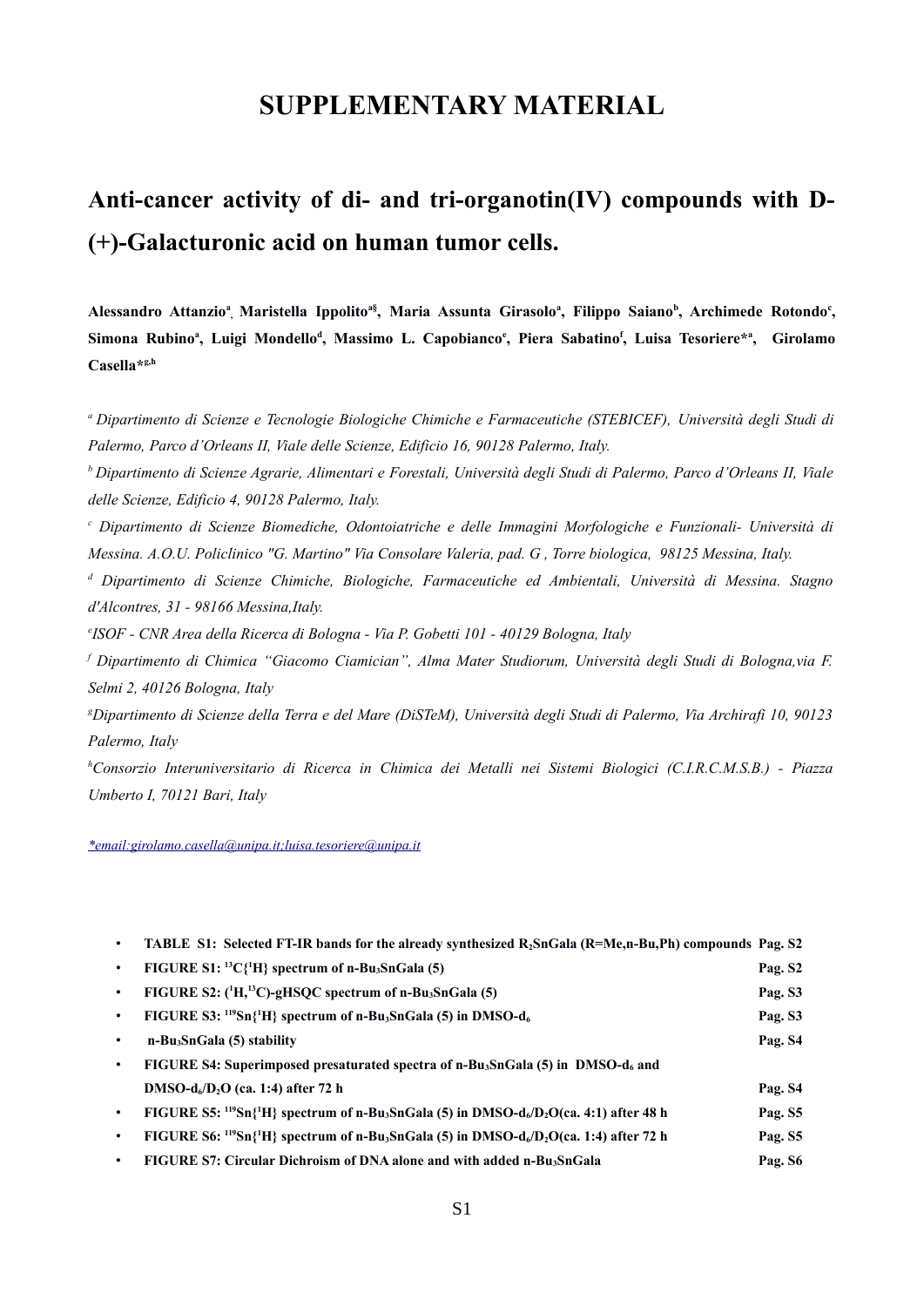| Compound                   | v(OH)              | v(COOH) | $v_{\rm as}({\rm COO})$ | $v_s(COO)$ | Δν  | $v_{\rm as}(\rm Sn-C)$ | $v_s(Sn-C)$      |
|----------------------------|--------------------|---------|-------------------------|------------|-----|------------------------|------------------|
|                            | $3441vw^a$         | 1713vw  | --                      | $- -$      |     |                        |                  |
| $H2$ GalA-H <sub>2</sub> O | 3364 <sub>vw</sub> |         |                         |            |     |                        |                  |
|                            | 3320 <sub>vw</sub> |         |                         |            |     |                        |                  |
| $Me2Sn(D-GaIA)$            | 3405m              | $- -$   | 1642ms                  | 1370m      | 272 | 594m                   | 527s             |
| $Bu_2Sn(D-GaIA)$           | 3391 <sub>s</sub>  | $- -$   | 1613ms                  | 1376m      | 237 | 584m                   | 530 <sub>m</sub> |
| $Ph_2Sn(D-GaIA)$           | 3314m              |         | 1565m                   | 1366m      | 199 | 278m                   | 247 <sub>s</sub> |
|                            | 3231m              | $- -$   |                         |            |     |                        |                  |

**TABLE S1 Selected FT-IR bands (cm<sup>-1</sup>) for the already synthesized R<sub>2</sub>SnGala (R=Me,n-Bu,Ph) compounds.<sup>1</sup><br>Compound**  $y'$  **(CDO)**  $y'$  **(COO)**  $y'$  **(COO)**  $y'$  **(SnC)**  $y$  **(SnC)**  $y'$  **(SnC)** 

**a** s=strong; ms=medium-strong; m=medium; w=weak; vw=very-weak



**FIG. S1: <sup>13</sup>C{<sup>1</sup>H} spectrum of n-Bu3SnGala (5) in DMSO-d6 acquired at 125.73 MHz on a VARIAN 500 MHz Magnet with 16 scans. Concentration** *ca.* **50 mM.**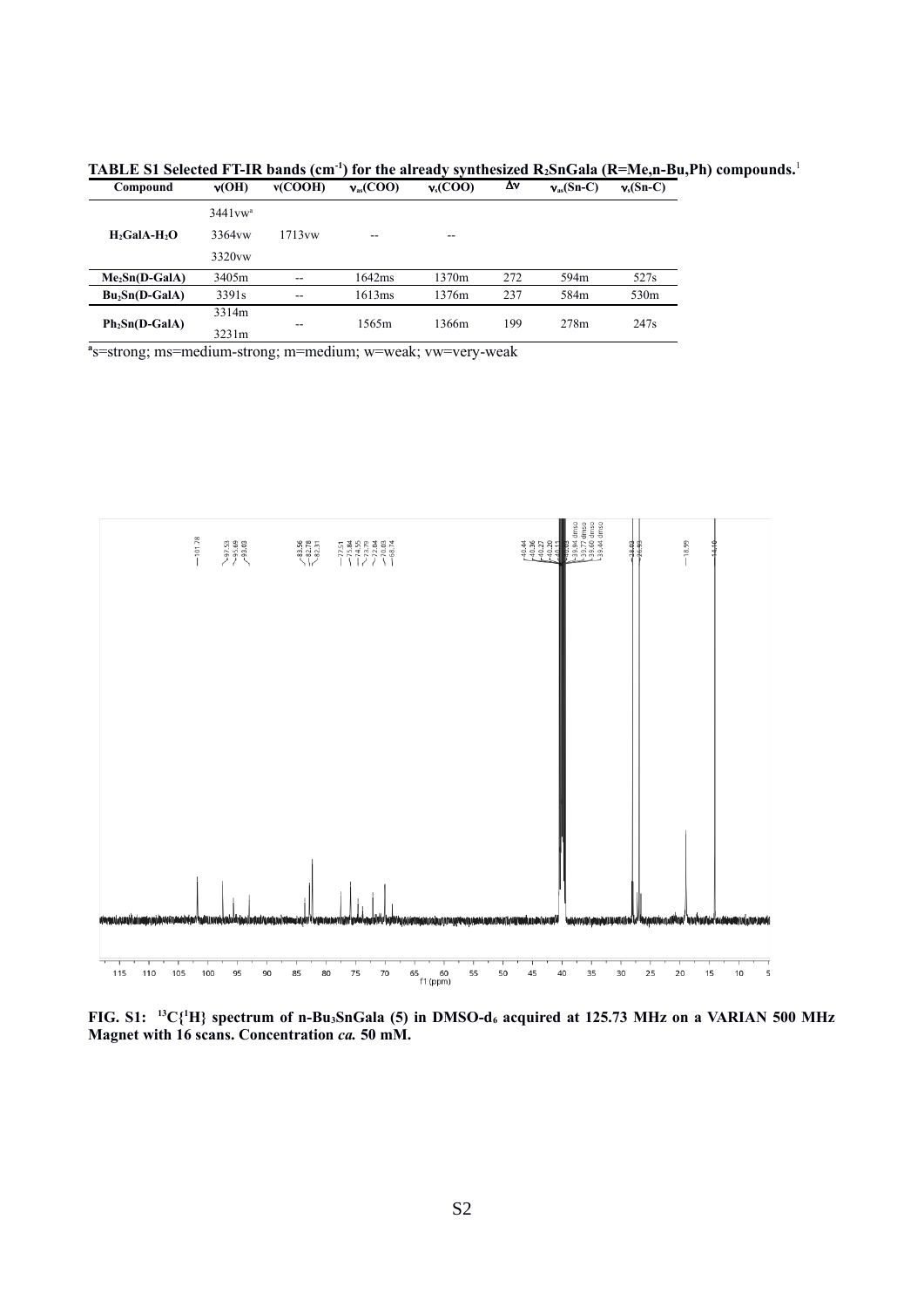

**FIG. S2:**[<sup>1</sup>**H**,<sup>13</sup>**C**]-gHSQCAD spectrum of n-Bu<sub>3</sub>SnGala (5) in DMSO-d<sub>6</sub>.



**FIG. S3 <sup>119</sup>Sn{<sup>1</sup>H} spectrum of n-Bu3SnGala (5) in DMSO-d6.**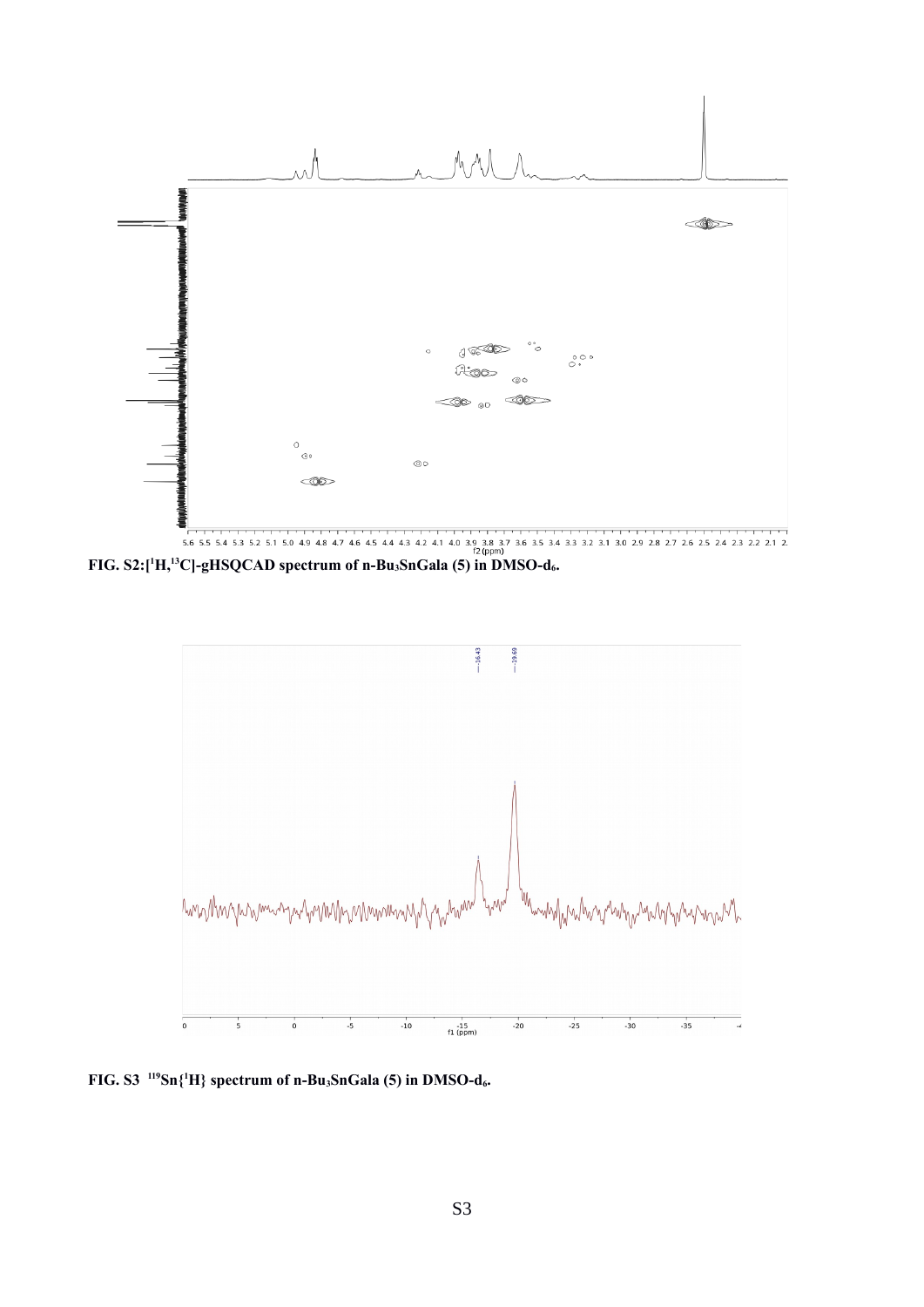## *n-Bu3SnGala (5) stability*

Keeping in mind the tendency of  $R_3Sn(IV)$  carboxylates to decompose, in some cases, in aqueous environment<sup>2</sup>, for 5, we also monitored its behavior DMSO-d<sub>6</sub>, at 24, 48, and 72 h, and after adding  $D_2O$  to the DMSO-d<sub>6</sub> solution at 24 h and 72 h. We monitored two DMSO-d<sub>6</sub>/H<sub>2</sub>O solutions: **(a)** *ca.* 1:4=D<sub>2</sub>O:DMSO-d<sub>6</sub> (after 48 h) and **(b)** *ca.*  $4:1=D_2O:DMSO-d_6$  (after 72 h).

For DMSO- $d_6$  solution, the shape and the chemical shifts of the  $H_1$ , <sup>13</sup>C and <sup>119</sup>Sn spectra in DMSO- $d_6$  remained unaffected during the monitoring time. NMR <sup>119</sup>Sn{<sup>1</sup>H}spectrum of 5 only in DMSO-d<sub>6</sub> is given in Figure S3. For solution **(a)** we observed in the <sup>1</sup>H spectrum, already after 48 h, the appearance of broad signals in the 3.4-4.7 ppm region. For the same solution, the NMR  $^{119}Sn{^1H}$  spectrum (Figure S5) showed two more signals, caused by the presence of D<sub>2</sub>O, at -15.33 ppm (LW ≈ 260 Hz) and -18.53 ppm (LW ≈ 180 Hz), besides the ones at -16.84 (LW ≈ 230 Hz) and -19.94 ppm (LW  $\approx$  130 Hz), already observed in DMSO-d<sub>6</sub>. For solution **(b)**, after 72 h, in the <sup>1</sup>H spectrum, the small signals observed in solution **(a),** are almost prevalent and well resolved (Figure S4), and they resemble the already observed patterns in water for compounds 4 and 1 compounds<sup>1</sup>, indicating that the ligand was still coordinated. Also a change in the isomeric/anomeric ratio was observed. Finally, the <sup>119</sup>Sn NMR spectrum (Figure S6), displayed only two signals at -2.74 ppm (LW  $\approx$  530 Hz), and -16.63 ppm (LW  $\approx$  700 Hz). The slight deshielded  $\delta(^{119}Sn)$  values in solution b), compared with solution a), are in accord with a change of coordinated solvent to tin from DMSO-d<sub>6</sub> to  $D_2O$ . These findings, at the experimental conditions used, point only to a solvent effect, characterized by: i) a slight deshielding of the <sup>119</sup>Sn signlas, as a results of the (partial) displacement of DMSO\_d6 by D2O in the tin coordination sphere, and ii) a broadening of the <sup>119</sup>Sn signals in the prevalent D<sub>2</sub>O mixtures due to the different anomerization kinetics.



**FIGURE S4: Superimposed presaturated spectra of n-Bu3SnGala (5) in DMSO-d6 (red spectrum) and DMSOd6/D2O (***ca.* **1:4; solution (b) in the manuscript) after 72 h (cyan spectrum).**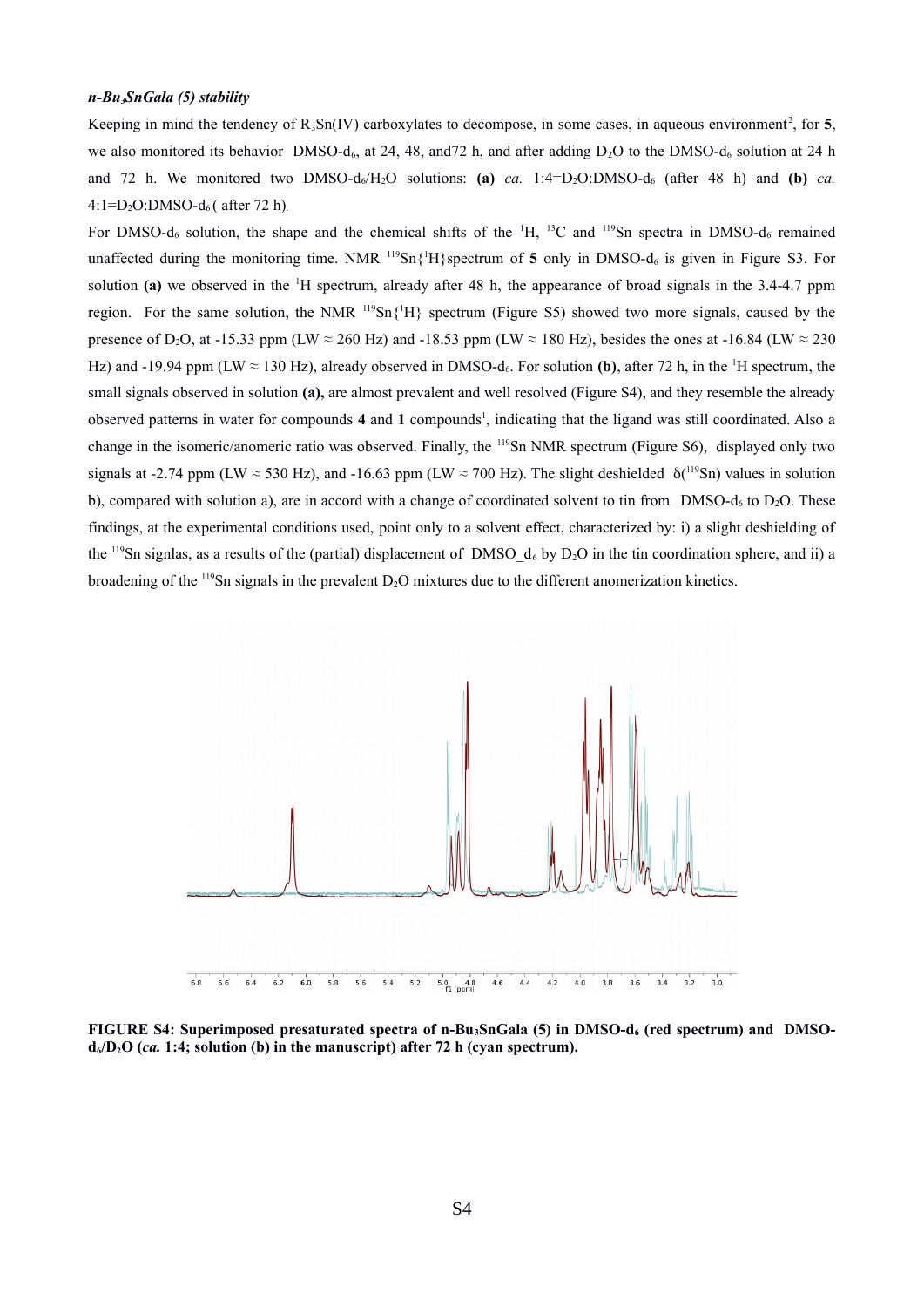

**FIG. S5: <sup>119</sup>Sn{<sup>1</sup>H} spectrum of n-Bu3SnGala (5) in DMSO-d6/H2O(ca. 4:1) after 72 h.**



**FIG. S6: <sup>119</sup>Sn{<sup>1</sup>H} spectrum of n-Bu3SnGala (5) in DMSO-d6/H2Ov(ca. 1:4) after 72 h.**